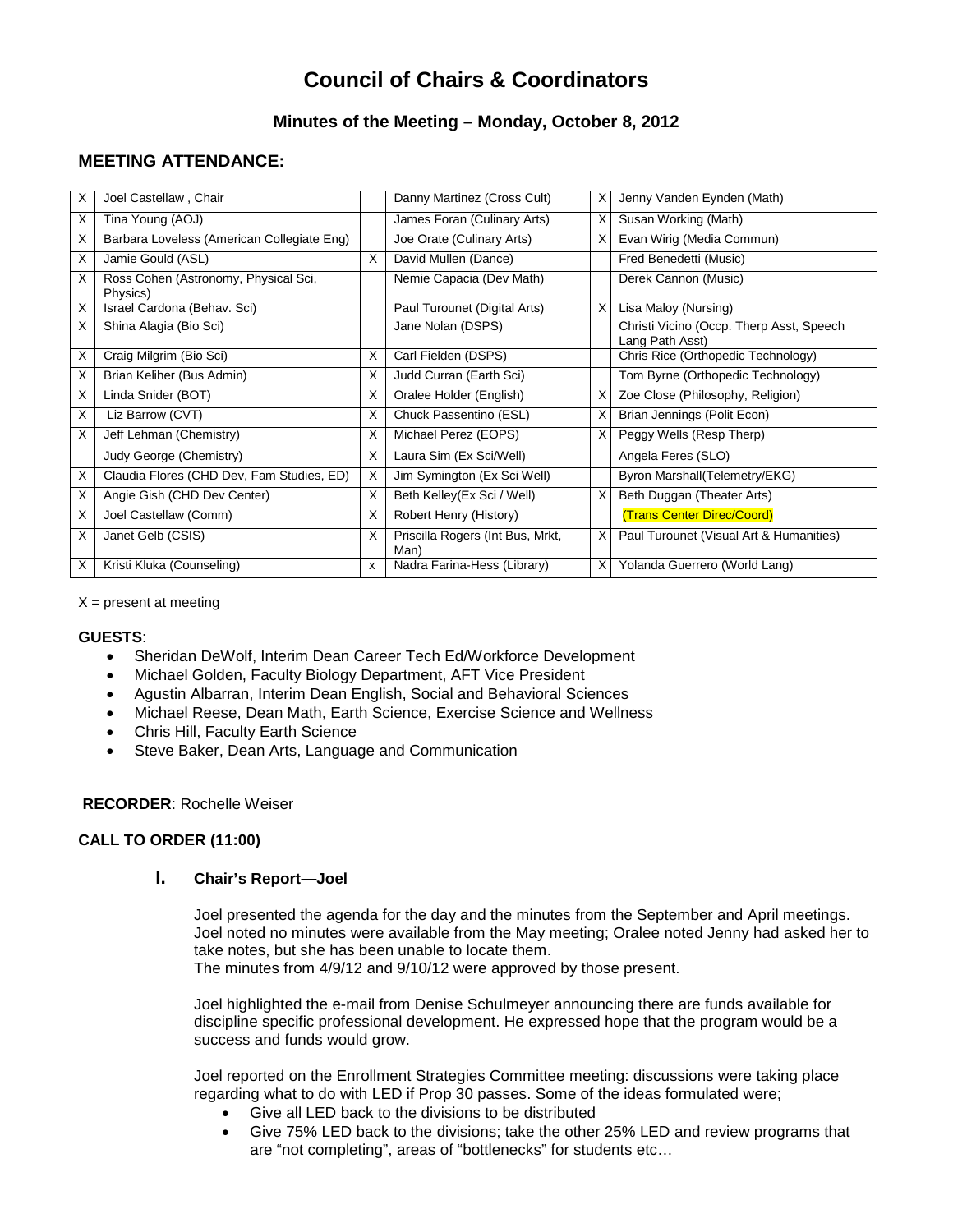Use the LED to populate a Summer schedule

Joel reported that the committee would like discussions among the divisions and departments for input on how they would like to see LED handled if there are funds available. Please pass the information onto Joel and to your Division Deans and Division reps on the Enrollment Strategies Committee. All agreed reports and data on the "bottlenecks" and "non-completer" programs would be useful to the Division Deans and Chairs in order to determine which courses would be best to add back if they are able.

Joel reported on Phase II of the Facilities Master Plan; identifying the oldest buildings on campus for replacement, remodeling or upgrades. Prop V would provide the funding for Phase II. Chairs, Coordinators and Deans from the buildings identified would be asked to participate in a task force to identify the square footage of the buildings, the program needs, etc. This would not be the design portion, but rather fact gathering to create a proposal. The task force will meet from November through January; if you are interested and don't receive an invite to join please contact Joel. Joel noted that both Sunny Cooke and Barbara Blanchard would like the stakeholders involved in the process.

# **II. Discussion items:**

# • **Prerequisite Enforcement-Kristi Kluka**

Kristi reported that between July 1<sup>st</sup> and the first week of classes 1574 prerequisite clearance requests were processed. She reported that assessments were given and noted that they are hand scored while students wait.

In response to concerns that were raised at the previous meeting Kristi presented the group with the form that is currently used by both the English and Math departments for prerequisite clearance. After some discussion and input, all agreed they would like to leave the process the as is and not adopt a form for all departments. Kristi noted she would work with the World Languages Department to "clean up" and stream line the process for them.

Kristi reported the following as follow-up to the discussion at the previous CCC meeting:

- All requests received start the clearance process within a day; e-mail is processed each day.
- Recency Law; a time limit is not specified, so unless a program has particular requirements, example GC Nursing Program, previous work is accepted.
- Work experience will be referred to the Chair for prerequisite approval.
- Students are told to submit a request at least 2 weeks prior to registration and once they submit a request for clearance, to attempt to register in 3-5 business days; noting the entire campus is closed on Fridays during the summer.
- If a Chair or Coordinator sends a name to be cleared, they will be cleared and there is no need for follow-up. The same 3-5 day wait period to register applies.
- Improvements and clarification will be made on Web advisor directing students to the prerequisite page and directions.
- If changes need to be made to a department's page, please send updates to Kristi Kluka or Nick Montez. Kristi noted she would find out if Chairs can make their own changes to the web pages; the pages have limited access due to maintaining continuity.

Kristi noted that the implementation of a registration deadline will help the process and encourage students to get their requests submitted. Some discussion occurred regarding creating a prerequisite deadline; Kristi noted this would create a greater burden and time crunch for counseling; Joel advised the discussion occur at another meeting to allow more time for the topic. It was recommended that an advisement to students be added to the directions; No follow-up contact will be made and do not contact the Chair.

#### • **I.S. Updates-Brian Nath**

Brian reported that the District and GC would be installing standby power generators and the campus would experience the following scheduled outages: November 10- for approximately 3-4 hours nothing will be available. In December GC data center would be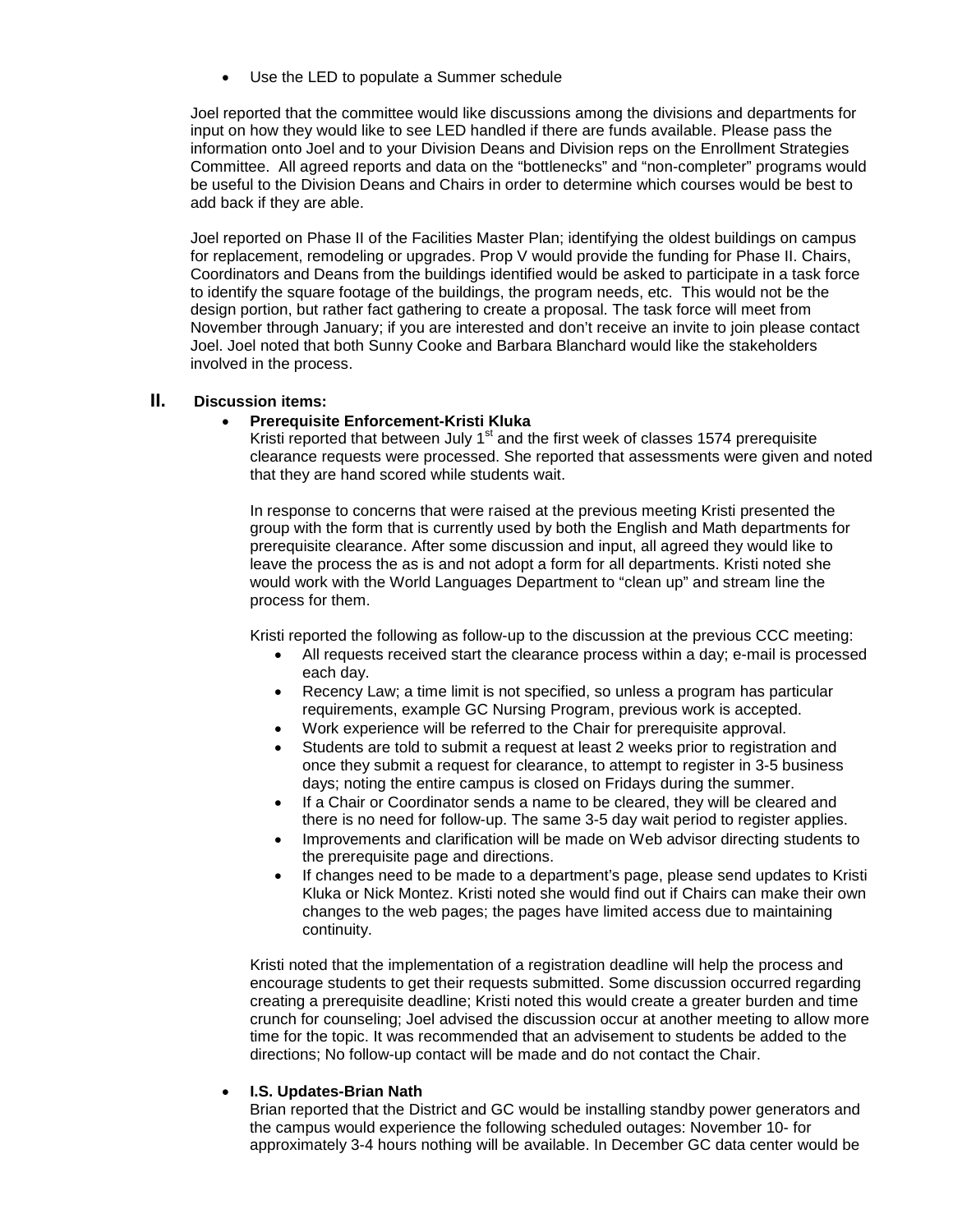down starting on December  $20<sup>th</sup>$ , the day after grades are due. January 3-4 IS will be working to restore all data and systems.

Brian reported that IS will begin to "push" Internet Explorer 8 to faculty desk tops for installation.

Some discussion occurred regarding the Data Warehouse and the web reports that are available; the data warehouse is a static report, the information is pulled from the web reports and posted to the site, the web reports site gives current information. IS is working on offsite access to the reports, but protecting data is an issue; access to student names and records etc.

#### • **Annual Program Review Updates-discussion**

Chris reported that the district would be purchasing a new program, TracDat, to replace the excel spreadsheets used in the planning process. A project team will be formed to transition to the new software, training and orientations will occur prior to implementation. Chris is looking for "end users" to give feedback on the new software. If interested in participating please contact Chris Hill.

Some suggestions/ideas/comments for the review process were:

- Take "review" out of the annual process; refer to it as the "Annual Program Update" to alleviate confusion with Program Review.
- Have department/division administrative assistants participate in the orientation and training in order to help their departments.
- The last tab of the excel sheet was not visible, many chairs and coordinators missed it; the new software will remove this problem.
- Tabs 3a and 3b will be reviewed again in the spring.
- Process and calendar will stay the same for now; once TracDat is ready to go Chris will present it to the group.
- Training is available for anyone in a division or department who would like to become a resource for their department.
- When requesting data is it possible to let the person writing the review know what sources are requested; be as specific as possible.
- Can reports be accessed from home? The web reports contain data that needs to be protected and IS would have to work on this if this is to be possible.
- Data Warehouse reports can be accessed from home.
- Would it be possible for TracDat to populate data fields; IS and taskforce will have to research what the software is capable of and the costs.

Chris noted she will return with more information regarding TracDat when it is available.

#### • **Spring Flex Week workshop on evaluations-Michael Golden**

Michael reported the Evaluation workshops for mangers had been well received and it was suggested to offer one for Peer Evaluations. Michael noted the workshop focused on staying within the bounds of the contract. The following items emerged from the discussion:

- Incorporate how to write good/useful evaluations.
- Focus on best practices for writing evaluations
- Start the session with writing evaluations in relation to the contract and add a best practices section.
- Previous best practices orientation Jim Mahler participated and advised on what is acceptable to the contract.
- All agreed need to raise awareness of what is accepted and required by contract.
- Suggested that faculty receive training on what is acceptable for managers to discuss during an evaluation in relation to the contract.

All agreed they would like an Evaluation workshop that started with the contract information and included a best practices portion.